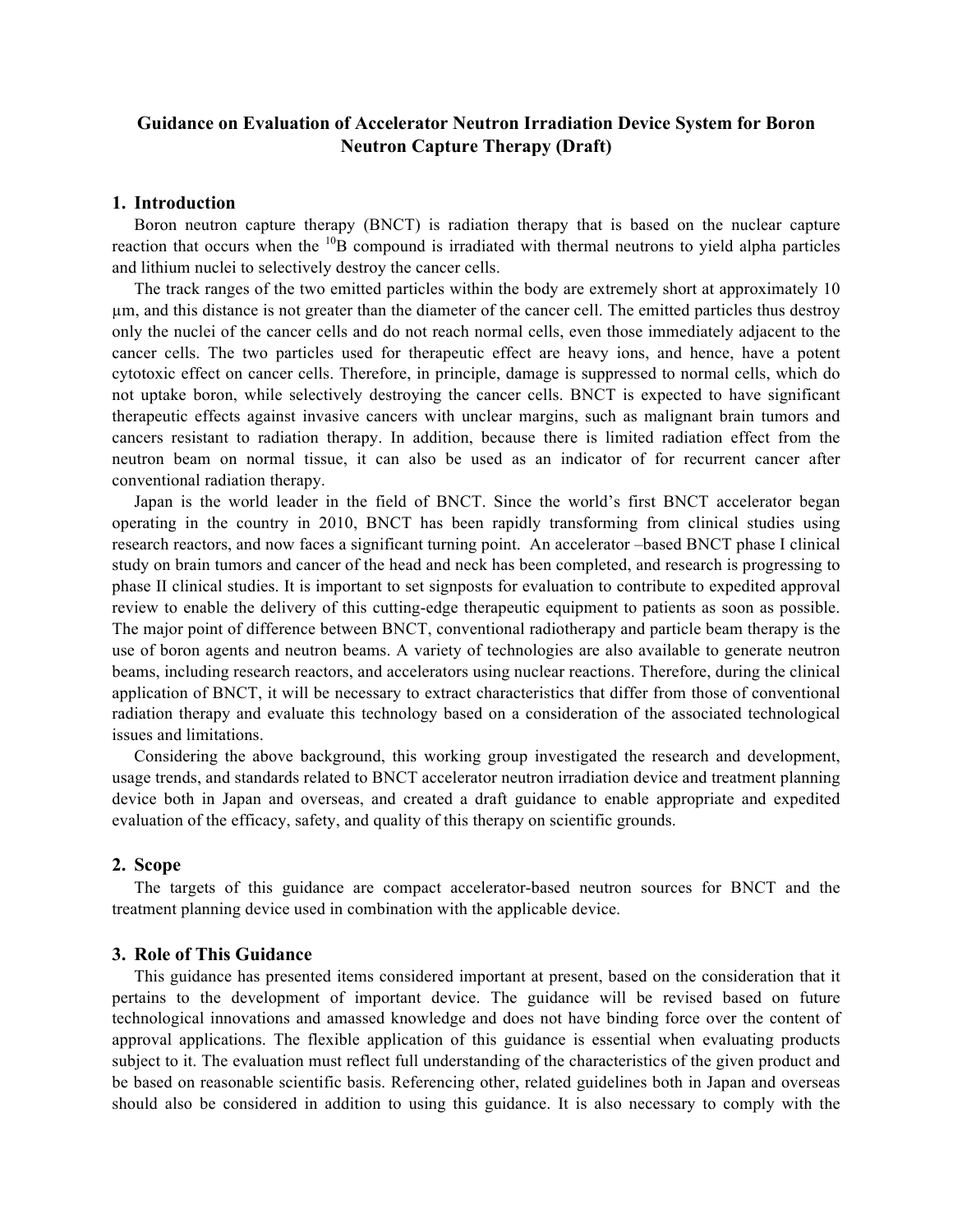various laws related to radiation safety (Atomic Energy Basic Act, Act on Prevention of Radiation Hazards, Industrial Safety and Health Act, etc.).

# **4. Points to Consider in Evaluation**

## **(1) Basic items**

- 1) Clearly show the developmental background, development product specifications, development product and usage status of similar products in Japan and overseas, the equipment design and system principles (including algorithms), standard usage methods, etc.
- 2) Stipulate and evaluate evaluation items required for overall system installation and operation, referencing the following items:
	- (i) Software (including OS: operating system and algorithms)
	- (ii) Installation conditions
		- (a) Weight (load-bearing conditions required for the floor where equipment is used)
		- (b) Dimensions (including when housed)
		- (c) Anti-tip measures
	- (iii) Target material
		- (a) Physical and chemical safety of the target material and methods of handling
		- (b) Deterioration due to charged particle irradiation and neutron generation of the target material (blistering, etc.), safety measures for damaged material (measures for dust and evaporation of the material, etc.) and replacement frequency
		- (c) Procedures for replacement of target material
	- (iv) Noise and vibration
	- (v) Maintenance inspections and details thereof
	- (vi) Measures for activation of apparatus and incidental equipment
		- (a) Maintenance methods for activated equipment (Hands on, use of specialized jigs)
		- (b) Replacement frequency of activated parts and replacement method
		- (c) Safe waste disposal methods
	- (vii) Necessity of training plans and details thereof
	- (viii)Documentation of user operating manuals, etc., and details thereof
	- (ix) Methods for patient monitoring during irradiation
	- (x) Troubleshooting protocols (measures for dealing with sudden changes in patients and removal of patients from the apparatus, radiation problems, leakage of coolant into the target vacuum box, measures for power outages, and measures for emergency stop)
	- (xi) Software life science process (See: JIS T 2304)
	- (xii) Risk management (See: ISO 14971)

It is essential to examine measures based on the worst-case scenario, where this examination is not limited to equipment risks, but also includes accidents during treatment. Refer to the appendix for other main points to note regarding the targets of this evaluation index.

3) Equivalence of final product and testing apparatus

When nonclinical and clinical studies are implemented using the test equipment, evaluate equivalence with the final product.

## **(2) Nonclinical studies**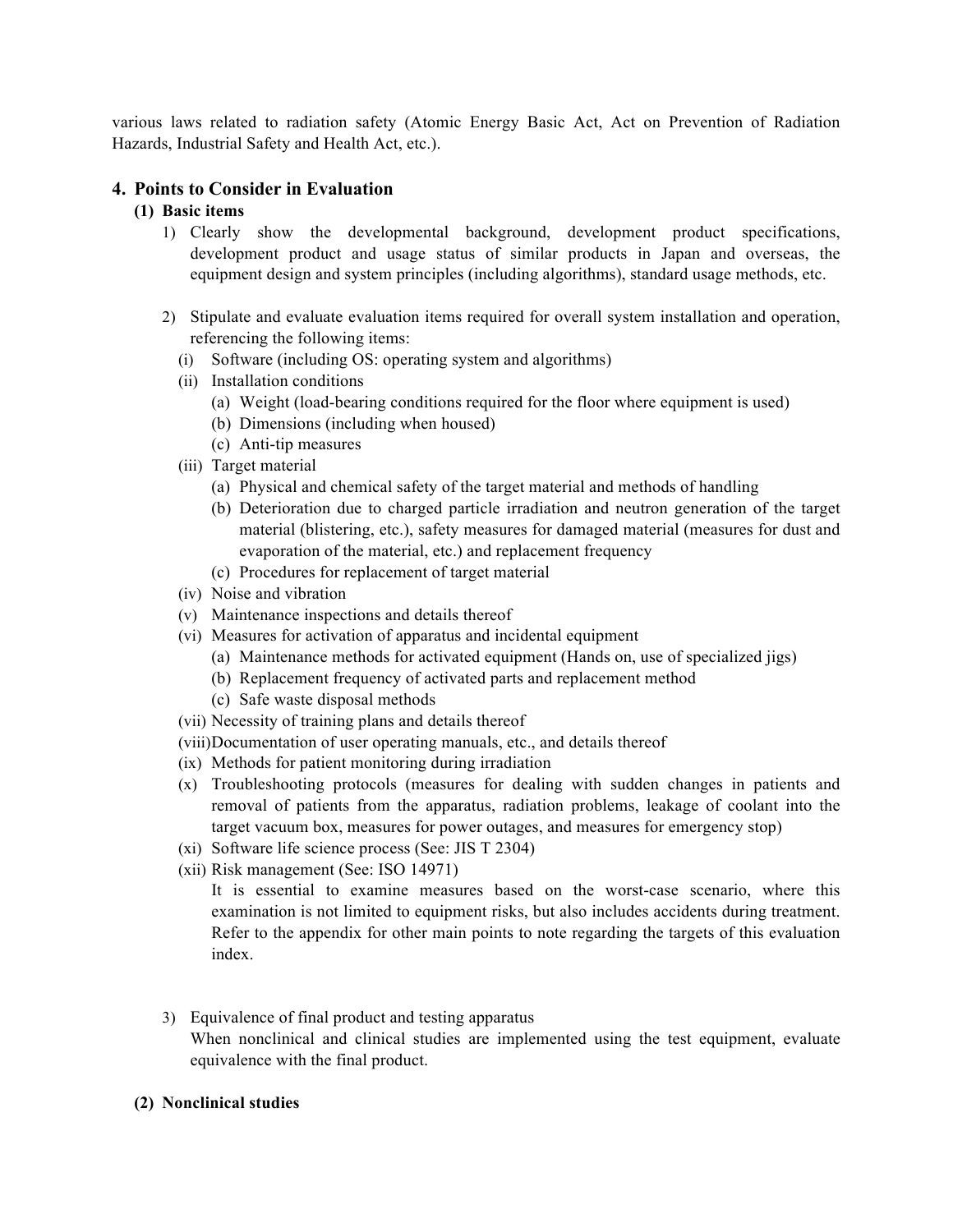These include the conduct-appropriate evaluation of the safety and efficacy of the system as a whole, and of the safety and efficacy of the neutron irradiation field through the bench tests and biological studies shown below. When necessary, the performance and quality of the patient irradiation system, the radiation measurement monitor in the treatment room and the treatment planning device that comprise the treatment system are also evaluated according to related guidelines and industry standards.

### **1) Safety evaluation of accelerator neutron irradiation device**

- (i) Electrical safety (See: JIS T 0601-1)
- (ii) Electromagnetic compatibility (See: JIS T 0601-2)
- (iii) Radiation safety (See: JIS T 0601-2-64)
- (iv) Mechanical safety (See: JIS T 0601-1)
	- (a) Alarm
	- (b) Interlock
	- (c) Emergency stop mechanism
	- (d) Excess irradiation prevention mechanism
	- (e) Incorrect operation prevention mechanism
	- (f) Other necessary mechanisms
- (v) Biological safety (See: JIS T 0993-1)
- (vi) Safety for exposure by leakage radiation besides the beam port

Because high intensity neutron beam is generated and used for treatment, there is a possibility that radiation (neutron beams, gamma rays and residual gamma rays) leak from the equipment or the walls outside the beam port. Whenever possible, therefore, take note of the following matters, with reference to JIS T0601-2-64:

- (a) Ascertain the characteristics of the leaking radiation (type of radiation, dose rate, etc.). Assume an operational history of approximately 10 years for the residual gamma rays.
- (b) Ensure that the disadvantage to the patient through exposure outside the treatment area is sufficiently smaller than the advantages of treatment.
- (vii) Safety for exposure of medical staffs (including equipment maintenance worker) to residual radiation due to activated equipment (See: Act on Prevention of Radiation Hazards) Residual radiation may be emitted from the accelerator and the neutron irradiation device with the activated components even when the accelerator is stopped and neutron beams are not generated. Thus, the following points must be noted:
	- (a) Ascertain the characteristics of the residual radiation (dose rate, spatial distribution, and temporal change). Assume an operational history of approximately 10 years.
	- (b) Ensure that the exposure of medical staffs is sufficiently small compared with the limit value stipulated by law (conduct appropriate exposure management).
- (viii) Safety for exposure of worker from the activated components such as target during maintenance and inspection of the therapeutic device. Ensure that the equipment is designed so that the exposure of radiation worker involved in the operation and maintenance management of the equipment is sufficiently small compared with the limit value stipulated by law.

### **2) Performance evaluation of accelerator neutron irradiation equipment**

(i) Stability, reproducibility, and feasible and continuous operating time of the energy and current of the charged particle beam generated and accelerated in the accelerator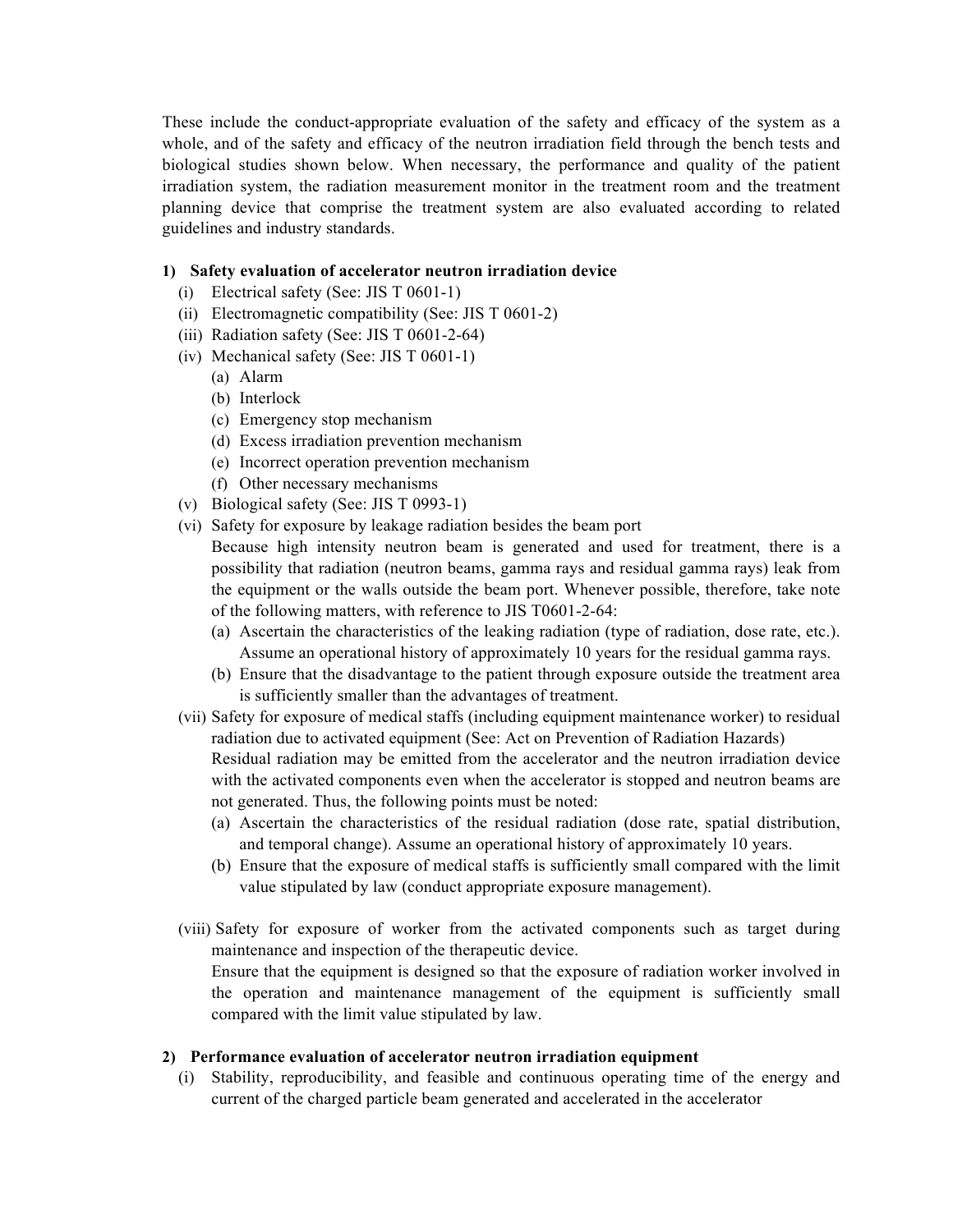- (ii) Operational stability of charged particle beam charge monitor
- (iii) Soundness of target material (cooling system, temperature monitoring, etc.)
	- (a) Safety measures should be adopted to prevent adverse reactions caused by unanticipated excessive beam irradiating to the target material.
	- (b) Measures should be adopted to prevent blistering.
	- (c) Safety measures should be adopted in consideration of such events as when the cooling of the target material stops, or when there is leakage of the coolant (including on the vacuum side).
	- (d) Safety measures should be adopted for events such as the leakage of the target material when using a liquid target material like liquid lithium.
- (iv) Stability and reproducibility of characteristics of the neutron beam emitted from the beam port
- (v) Stability and reproducibility of characteristics of the gamma ray mixed in the neutron beam
- (vi) Feasibility of irradiation
	- Output the results implemented according to the irradiation schedule.
- (vii) Safety and reproducibility of the methods for observing and controlling the neutron beam and mixed gamma rays during irradiation
	- (a) When directly measuring the generated neutron beam and mixed gamma rays in real time
		- reliability and stability of measurement monitor
	- (b) When indirectly observing or controlling the generated neutron beam based on charged particle output (current value)
		- uniformity of characteristics of the neutron beam generated relative to the current of the charged particle
		- methods for ascertaining soundness of target material
		- method for estimating the characteristics of the neutron beam generated during treatment when there is a large change in the characteristics of the beam relative to the current of the incident charged particle, and neutron flux may change compared with that immediately before treatment
- (viii) Size of irradiation field of neutron beam, treatable depth, and irradiation time
	- Present the equipment's performance such as the treatable range and depth, neutron flux, mixed gamma ray rate, and the targeted irradiation time for each irradiation case. The dose distribution and irradiation time for each case is determined by the physical characteristics of the beam generated by the equipment and can change depending on the boron concentration in each tissue. When presenting these performance values, also show the boron concentration value used for calculation, the relative biological effectiveness (RBE) value, and the compound biological effectiveness (CBE) value.
- (ix) Change in position of patient and focus during treatment

If the position of the patient and the focus change during neutron beam irradiation, there may be fluctuation in the dose delivered to the patient. In principle, thus, the position of the patient must not be changed.

When the position of the patient and the focus are allowed to change during irradiation, monitor the position of the patient and the focus, and demonstrate that it is possible to control the irradiation by considering the effect of such elements as the change in dose caused by the change. In addition, demonstrate the stability and reliability of the monitor measuring positional changes of the patient and the focus.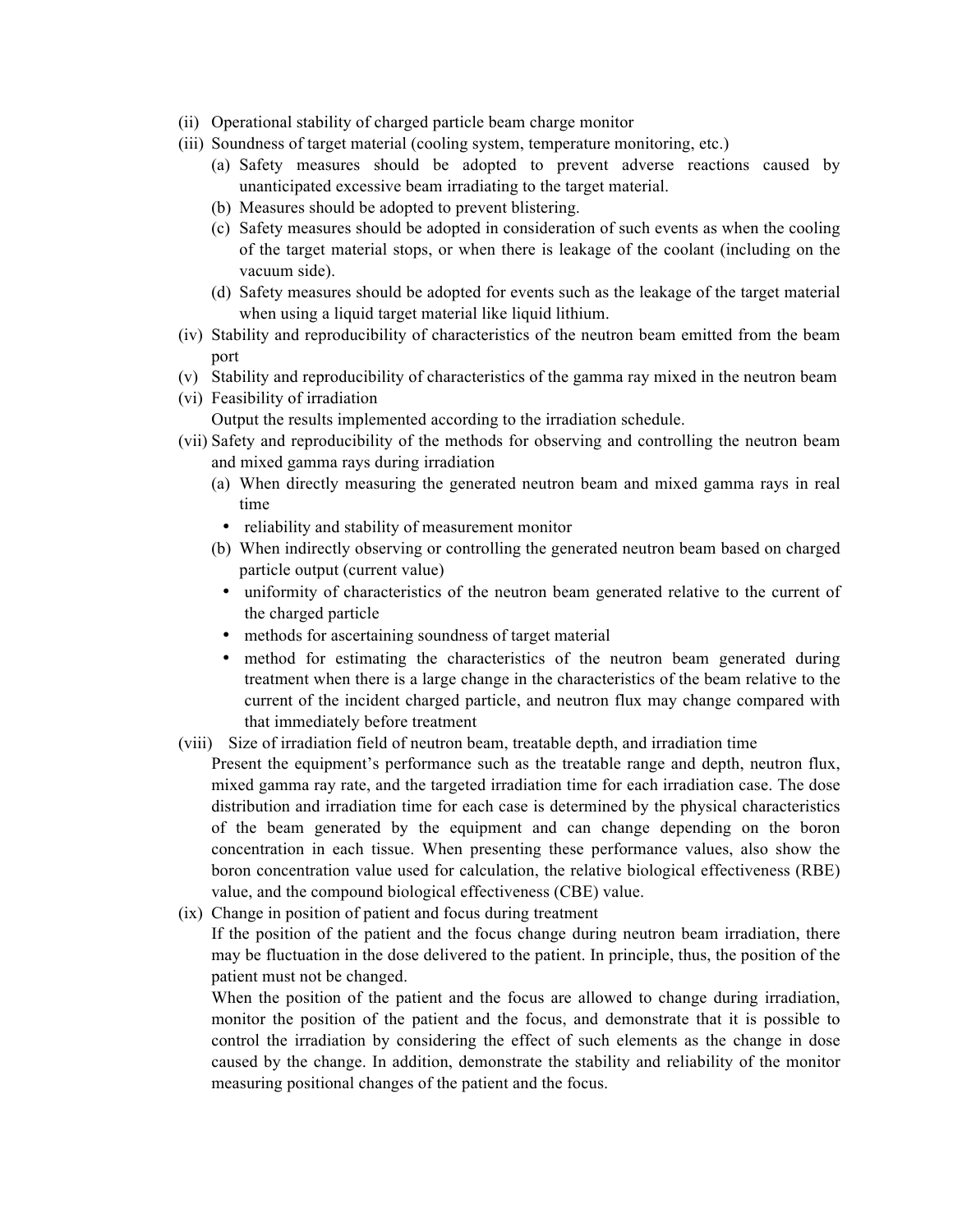(x) The method of calculation used to evaluate the dose of the neutron beam and the dose effect in human body

When using calculation methods for dose evaluation related to the neutron beam and in human body based on the Monte Carlo method, present the calculation method (calculation code, nuclear data used for transport calculations, dose conversion factor, etc.).

### **3) Safety and performance evaluation of treatment planning device**

Unlike conventional radiation treatment, BNCT uses continuous energy (white) neutrons, and the dose from mixed gamma rays and secondary gamma rays generated by the reaction of the body tissue and neutrons must be evaluated. The factor (RBE value) to convert from the absorbed dose to gray-equivalent (Gy-Eq) dose changes depending upon the kind of tissue and organ, and also on neutron energy. Basically, Monte Carlo method is used for dose evaluation of BNCT, furthermore a display function is also necessary to show the dose distribution to the tumor and normal tissue. BNCT is also characterized by the use of boron drug and the treatment is completed with a single irradiation. It is also necessary to consider settings of the patient's irradiation position, possibility of respiratory movement, and changes in irradiation conditions during irradiation, and the activation of the patient and building.

Evaluate the treatment planning device by considering these matters that are unique to BNCT, as well as taking note of the following: When the device has functions other than calculating the dose in human body, clearly state the principles used to achieve these functions and the performance.

- (i) Purpose of use, principles, etc.
	- (a) Purpose of use
	- (b) Principles, algorithms
	- (c) Function, performance
	- (d) Usability
- (ii) Performance evaluation
	- (a) Contour creation function
		- Able to perform region-splitting process by thresholding CT (computed tomography) values.
		- Setting function for region of interest, such as the focus site, and organ, where dose evaluation is performed using CT imaging etc.
	- (b) Geometric parameter display function
		- Superimposed display function for radiation irradiation angle and range on 3D patient models and medical imaging
		- Display to use for position matching at the time of irradiation (beam's eye view, digitally reconstructed radiograph (DRR), etc.)
	- (c) Dose distribution computation function/dose distribution display function
		- Able to calculate dose distribution of the range of irradiation using geometric parameters relating to irradiation, using irradiation equipment used for treatment. The calculated items include neutron flux, photon flux, absorption dose generated by the reaction between the neutrons and  $^{10}B$ , absorption dose generated by the reaction between neutrons and elements comprising the body tissue (hydrogen, nitrogen, etc.), and the gamma ray absorption dose.
	- (d) Evaluation of dose-computing algorithm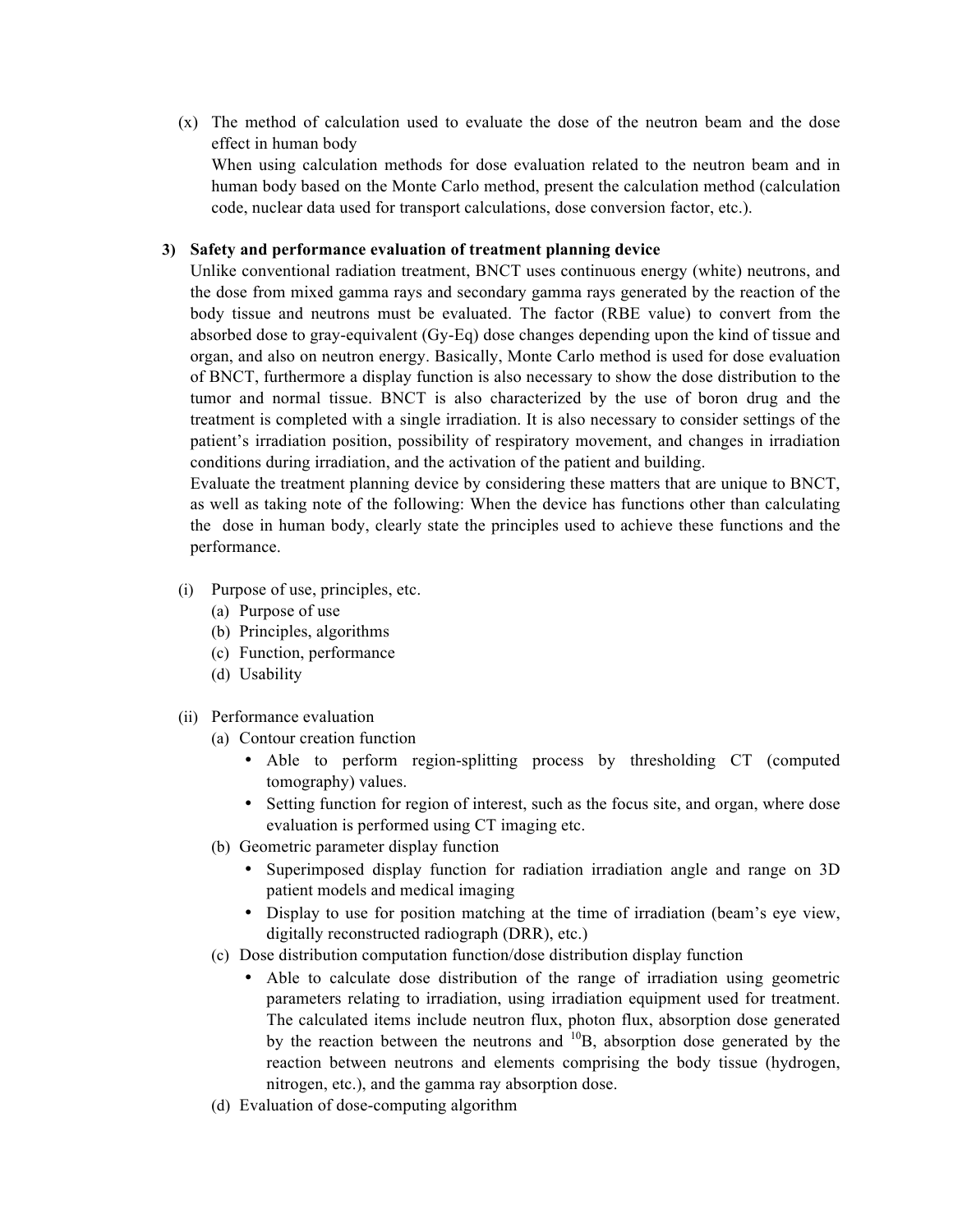- The results of dose calculation are within the range of the design standard value when tested based on methods stipulated by the manufacturer during development.
- (e) Dose distribution analysis function
	- Able to display the equivalent dose and 3D distribution based on the calculated physical dose (each absorption dose).
	- Able to conduct general statistical processing, including the maximum dose, minimum dose, mean dose, and deviation of the dose delivered to the focus and each region of interest.
	- Able to display the dose volume histogram (DVH) for the focus and each region of interest.
	- Able to compare the dose distribution delivered to the focus and the normal tissue against the same medical imaging slice.
- (f) Irradiation dose parameter calculation/setting function
	- Calculate or set the irradiation time or neutron fluence and generate the charged amount of charged particles to deliver the prescribed dose.
- (g) Radiation treatment parameter optimization function
	- Find the combination of geometric parameters (position of incident beam, angle, irradiation range, etc.) to ensure that dose distribution to surrounding important organs can be reduced while delivering as high a dose as possible to the focus, considering the set focus and the surrounding organ.
- (h) Re-planning function
	- Assist in the creation of new radiation treatment plans by calling up the contours and parameters of already created radiation treatment plans on different medical images.
- (iii) Safety evaluation
	- (a) Distance and length dimensions
	- (b) Radiation dose
	- (c) Date and time format
	- (d) Preventing use by unauthorized personnel
	- (e) Data limiting value
	- (f) Protection from unauthorized changes
	- (g) Accuracy of data transmission
	- (h) Coordinate system and scale
	- (i) Temporary storage and archiving of data
	- (j) Soundness
		- Confirm that the calculated dose value is within an acceptable range of accuracy for the computing time assumed for clinical use and the simulated system.
		- Ensure that the region of interest (ROI) and dose distribution display match the coordinates of the Digital Imaging and Communications in Medicine (DICOM) images.
		- Linkage with external computing software and nuclear data library Confirm reproducibility when dose distribution calculations are outsourced. Confirm versions of computing software and nuclear data library to be externally outsourced.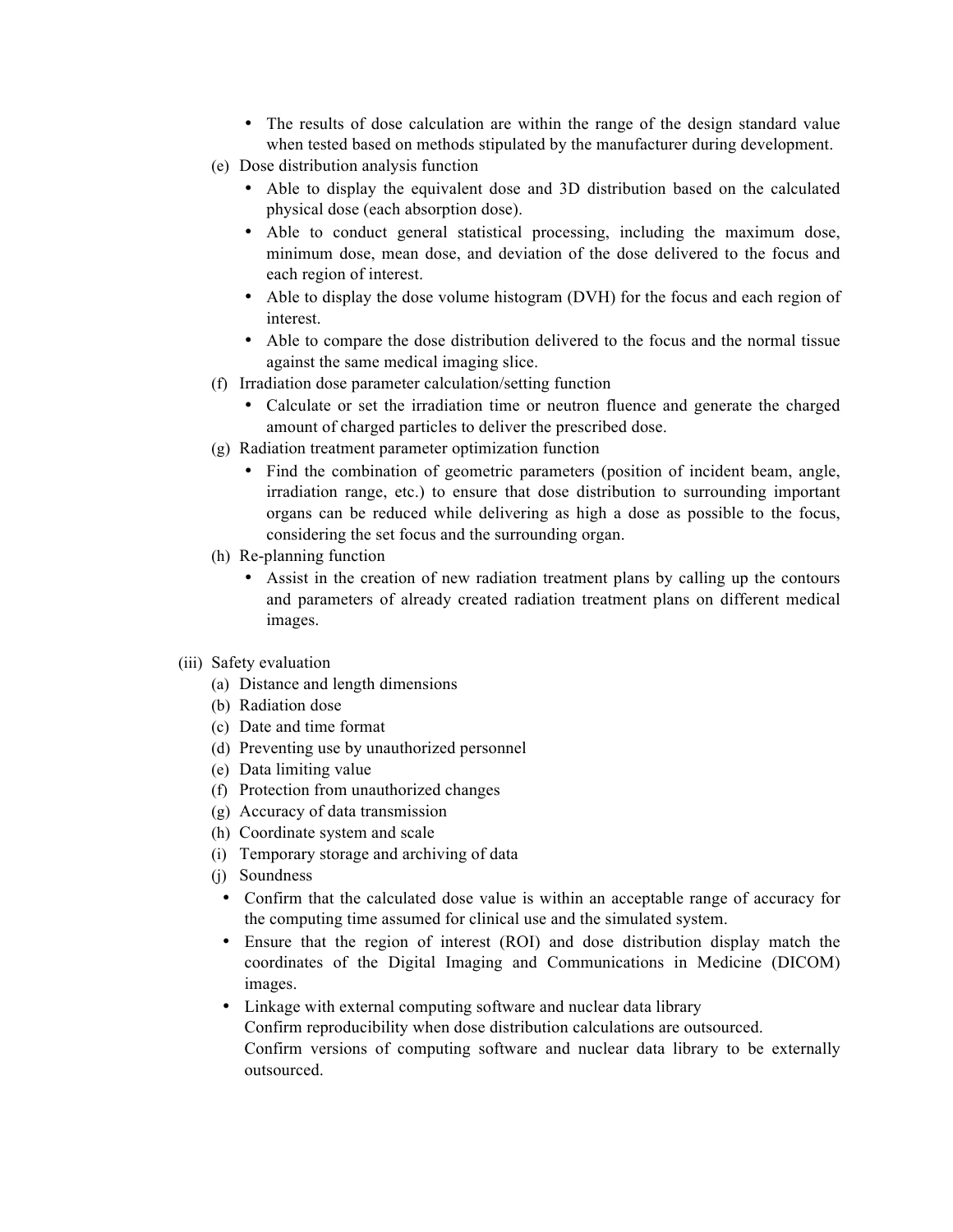### **4) Biological effect**

Confirm that biological effect is expressed through neutron beam irradiation after exposure to BNCT boron drugs in BNCT tests. Reports on this testing system have been published in literature on the *in vitro* cytotoxicity effect and *in vivo* tumor proliferation suppression effect. Therefore, construct the system by referencing these cases. In addition, evaluate the biological effect (adverse events) of irradiation using neutrons alone.

## **5) Animal studies**

Animal studies are to be appropriately evaluated, taking note of the following items:

- (i) Animal studies
	- (a) Extrapolability of animal species to humans (anatomical and biological characteristics, sensitivity to radiation, etc.)
	- (b) Consideration comparing the procedures on animals with those in clinical practice, and extrapolability to humans
- (ii) Study protocol
	- (a) Endpoint, evaluation criteria, evaluation method, evaluation period, and evaluator
	- (b) Measurement data (physiological, mechanical and electrical data, radiation intensity, etc.)
	- (c) Setting number of cases
- (iii) Points to note for evaluation
	- (a) Treatment achievement status (gross pathological observation of the treated area and histopathological evaluation, etc.)
	- (b) Treatment status (level of achievement of treatment targets)
	- (c) Extent and frequency of adverse events on the body
	- (d) Equipment defects relating to items confirmed in animal studies
	- (e) Differences between results obtained in animal studies and simulations

# **(3) Clinical studies**

The concepts of setting the target sample size in clinical studies, endpoints to assess the efficacy of the obtained results, and the evaluation of adverse events may be implemented by referencing clinical studies on conventional radiation therapy device, in line with each disease and irradiation site. However, it is also necessary to conduct separate evaluations of adverse events caused by the concurrent use of boron agents, as an item specific to BNCT.

In BNCT, the cytotoxic effect on tumor cells and adverse effects on normal tissue derive from the irradiation effect of two heavy particles with track ranges of 10 µm or less. It is necessary to formulate treatment plans based on a scientific examination of nonclinical results from the perspective of efficacy and safety assurance in humans. Specifically, it is essential to evaluate the tumor size reduction (response) effect and the effects to the normal tissues would be affected by the microscopic distribution of the boron agent on these tissues.

Conduct appropriate evaluation of clinical studies on BNCT by referencing the following:

# **1) Treatment protocol**

Specifically, this can be created in the same manner as clinical trial / study protocols for conventional radiation or medical therapy. However, set efficacy and safety endpoints that consider concepts and processes specific to BNCT.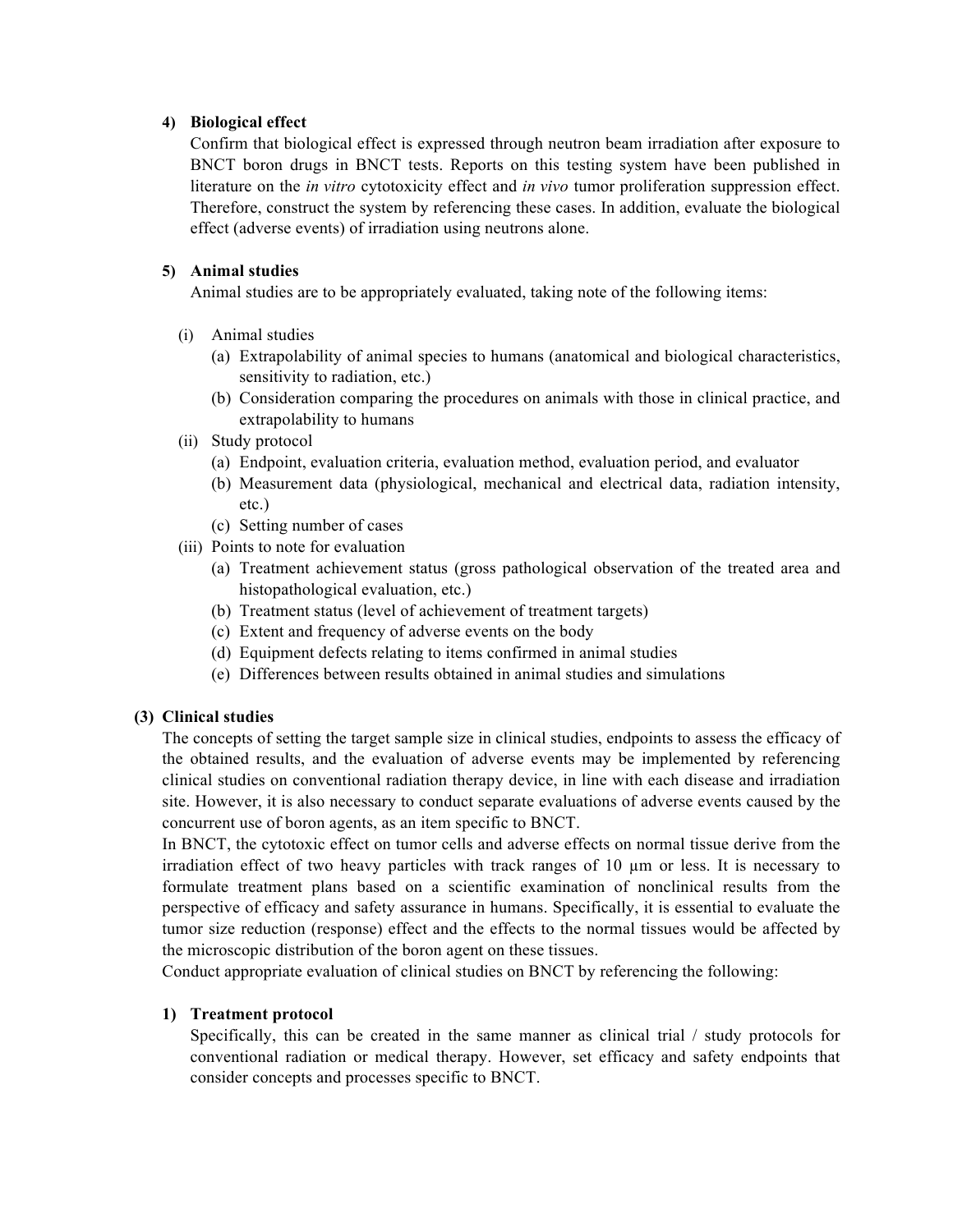If the treatment planning system has functions other than *in vivo* dose calculations, and if the efficacy of these functions cannot be properly evaluated with nonclinical studies alone, provide an explanation on the propriety of implementing the clinical study.

(1) Indicated diseases/sites

Explain the theoretical background for being able to anticipate that the effect is not inferior to or surpasses that of conventional treatment methods and explain the results of previous clinical studies that have applied BNCT to the respective diseases/sites as grounds for setting the indicated diseases/sites.

(2) Setting endpoints

Set appropriate endpoints (survival rate, tumor response rate, palliative effect, etc.) depending on the indicated diseases/sites based on the results of boron agent distribution in the tumor verified in nonclinical studies. Set appropriate endpoints for adverse effects on normal tissues based on the microscopic distribution of the boron agent in normal tissue and the intra/extravascular distribution ratio verified in nonclinical studies.

(3) Grounds for setting the method of boron agent administration, irradiation timing, and neutron fluence during irradiation

Determine the method of boron agent administration and timing of irradiation based on data on the cytotoxic effect and adverse effects on normal tissue due to the microscopic distribution of the boron agent in the tumor and normal tissue, and the intra-/extracellular and intra-/extravascular distribution ratios in nonclinical studies. In addition, explain the grounds for setting these items.

The neutron fluence irradiated to the patient is expected to differ depending on the boron agent, target disease, and irradiation site. Thus, scientifically explain the grounds for setting the parameters (boron concentration value and tolerable dose for normal tissue) based on the results of nonclinical studies (RBE and CBE values) and the findings of conventional radiation treatment.

(4) Treatment plan

The above evaluation items should be appropriately reflected in the treatment plan.

#### **2) Accuracy of irradiation of neutron beam**

(1) Evaluation of irradiation accuracy

The irradiation neutrons are more significantly affected by changes in patients position (example: slope of the neck) during irradiation compared with X-rays and particle beams. Therefore, describe the method for evaluating differences in the irradiation position on the treatment plan and at the start of treatment (set-up error). And also, describe the method for evaluating changes in irradiation positions during irradiation (intra-fractional error) because an irradiation session lasts approximately 30 minutes to one hour.

(2) Verification of irradiation neutron fluence

It is preferable to describe methods for evaluating safety based on previous nonclinical studies and clinical studies, as well as the grounds for determining the prescribed dose for normal tissue or the tumor for the neutron fluence irradiated to the patient.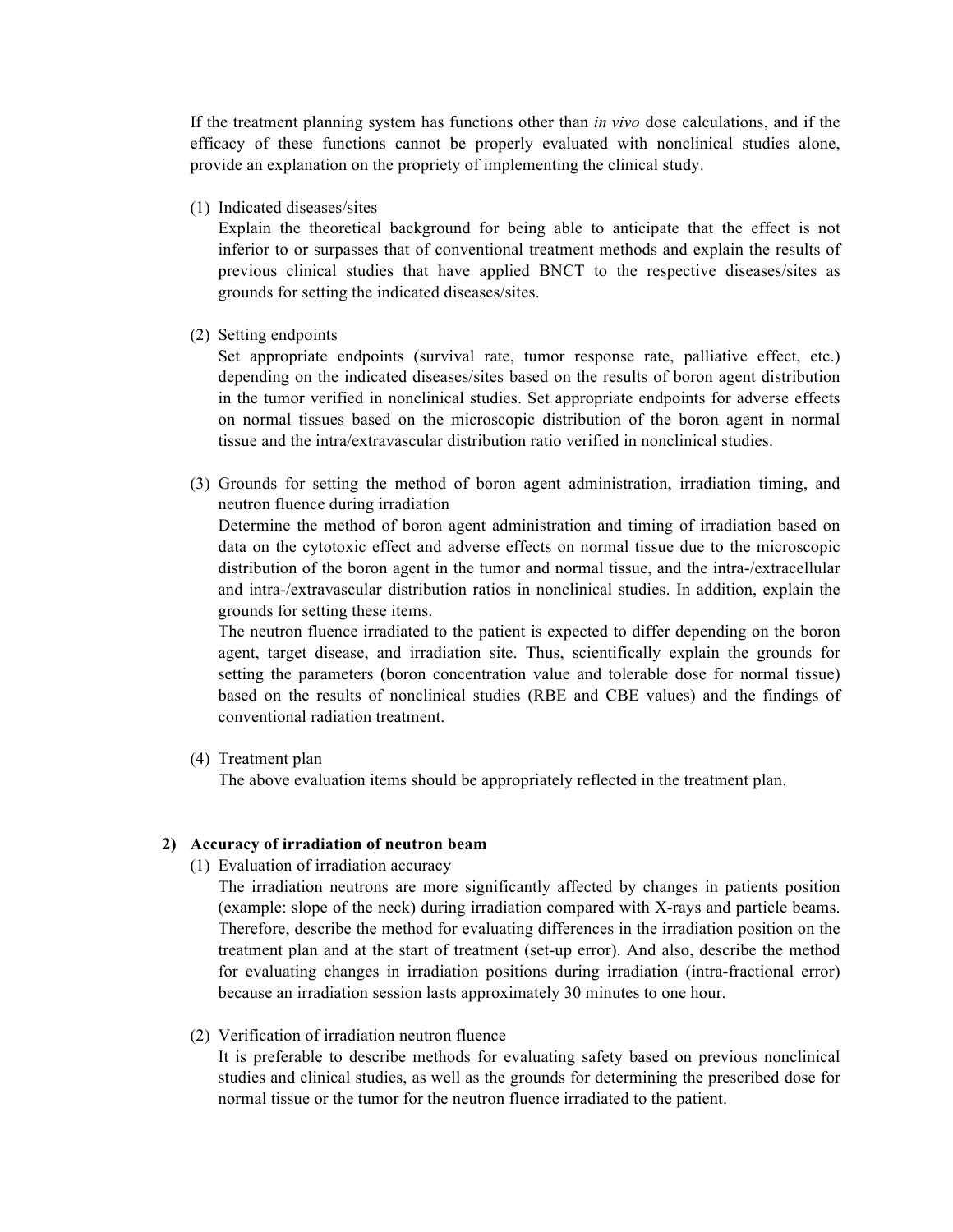# **3) Defect (See: 4. (1) 2) (xii) Risk Management)**

Evaluate the details, frequency, and seriousness of the defects. Explain the safety measures adopted for defects.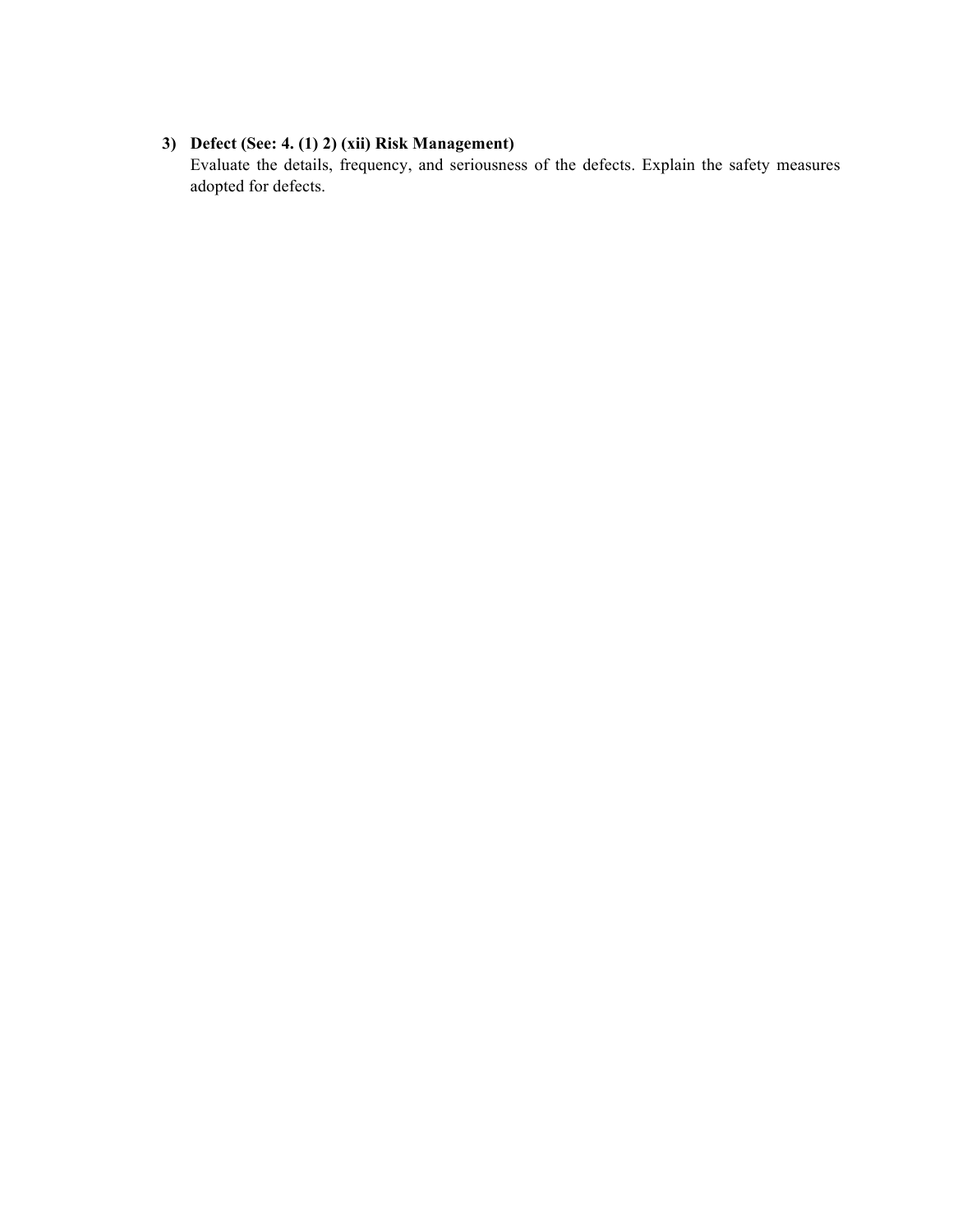# **Concept of risk management** – Reference information –

Matters relating to risk management are as follows, based on current technological limitations and constraints:

- (1) Measurement of neutron beams and gamma rays
	- (a) When directly measuring neutron beams and gamma rays: Regularly calibrate the value displayed on the measuring equipment and reduce risk by confirming that the measurements have been conducted accurately.
	- (b) When not directly evaluating measurement of neutron beams and gamma rays: Check the correlation between the output (current value) of the charged particles and the generated neutron flux, and indirectly monitor and control the generated neutron beam. In this method, the risk is reduced by performing the irradiation to confirm the correlation between the generated neutron flux and the output of charged particles, and performing measurement experiments to confirm the soundness of the target material before and after irradiation. This method can also be applied for the direct measurement of neutron flux described in (a), thus further reducing the risks of the direct measurement method.
- (2) Evaluating measurement of the dose applied to the patient

There is a possibility that the risk can be further reduced by setting and irradiating an integrated/nonpower-based radiation detector such as activated foil and thermoluminescent dosimeters (TLD) around the radiation field of the patient. However, the measurement values of these methods can change depending on such conditions as the measurement position and may be associated with significant errors. Thus, it must be understood that these data should be used only as an auxiliary method and not be applied for absolute dose control.

(3) Soundness of target material

When it is difficult to directly confirm the conditions of the target material during treatment, indirect monitoring is performed as much as possible by combining information, such as the temperature of the cooling water of the target material and the extent of vacuum in the accelerating tube. In addition, risk is reduced by setting an interlock that can stop irradiation immediately when an anomaly is detected.

(4) Leaked radiation outside the beam port

The results of measurement evaluations using gold foil and TLD have been reported in clinical research on reactors<sup>1)</sup>. No serious effects have been generated by leaked radiation in the results of clinical studies to date<sup> $2~5$ </sup>.

(5) Exposure by residual gamma rays after the irradiation by activation of the device

Manage and reduce the exposure dose by limiting the time to enter the irradiation room, taking a distance from the beam port, combining equipment that remotely removes the patient from the beam port, etc.

- (a) For the patient, the dose delivered during irradiation is quite higher, and the dose delivered by residual gamma rays after irradiation is negligible.
- (b) Manage the exposure dose for medical staffs such as doctors according to facility management based on the related laws and regulations.
- (6) Exit criteria

Examine the activation of patient as needed, referencing guidelines from related societies.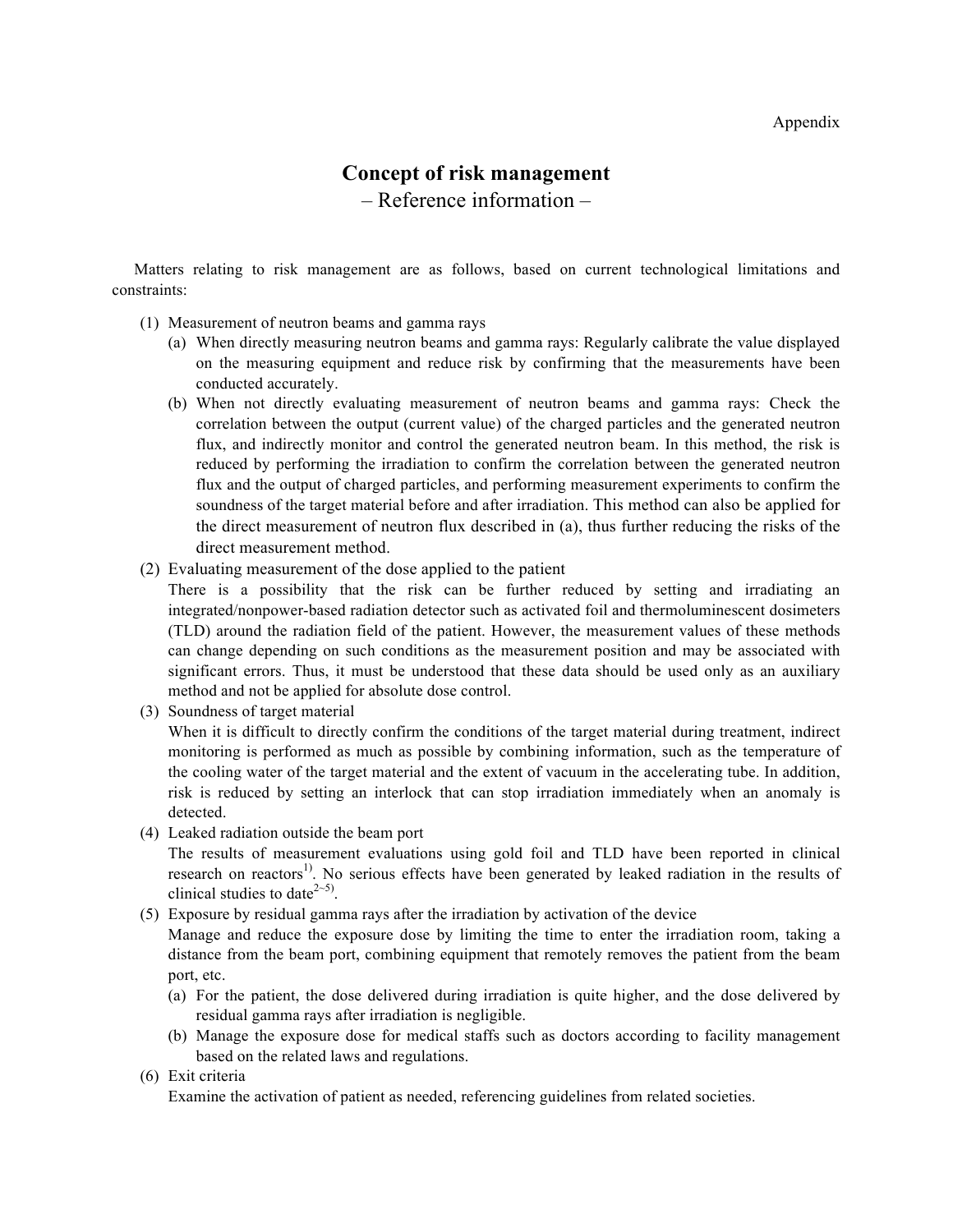(7) Changes in patient position during irradiation

Basically, measures will be taken to suppress the movement of the patient as much as possible using a fixing shell. Install a monitor that enables the sequential monitoring of the condition of the patient during irradiation. Adopt measures that enable immediately stop irradiation when the patient's position changes significantly relative to the irradiation condition.

# (8) Dynamics of boron during irradiation

Control the dose using a boron concentration estimation method that is as accurate as possible. A post evaluation of boron concentration and neutron fluence during irradiation will be performed to confirm the final given dose.